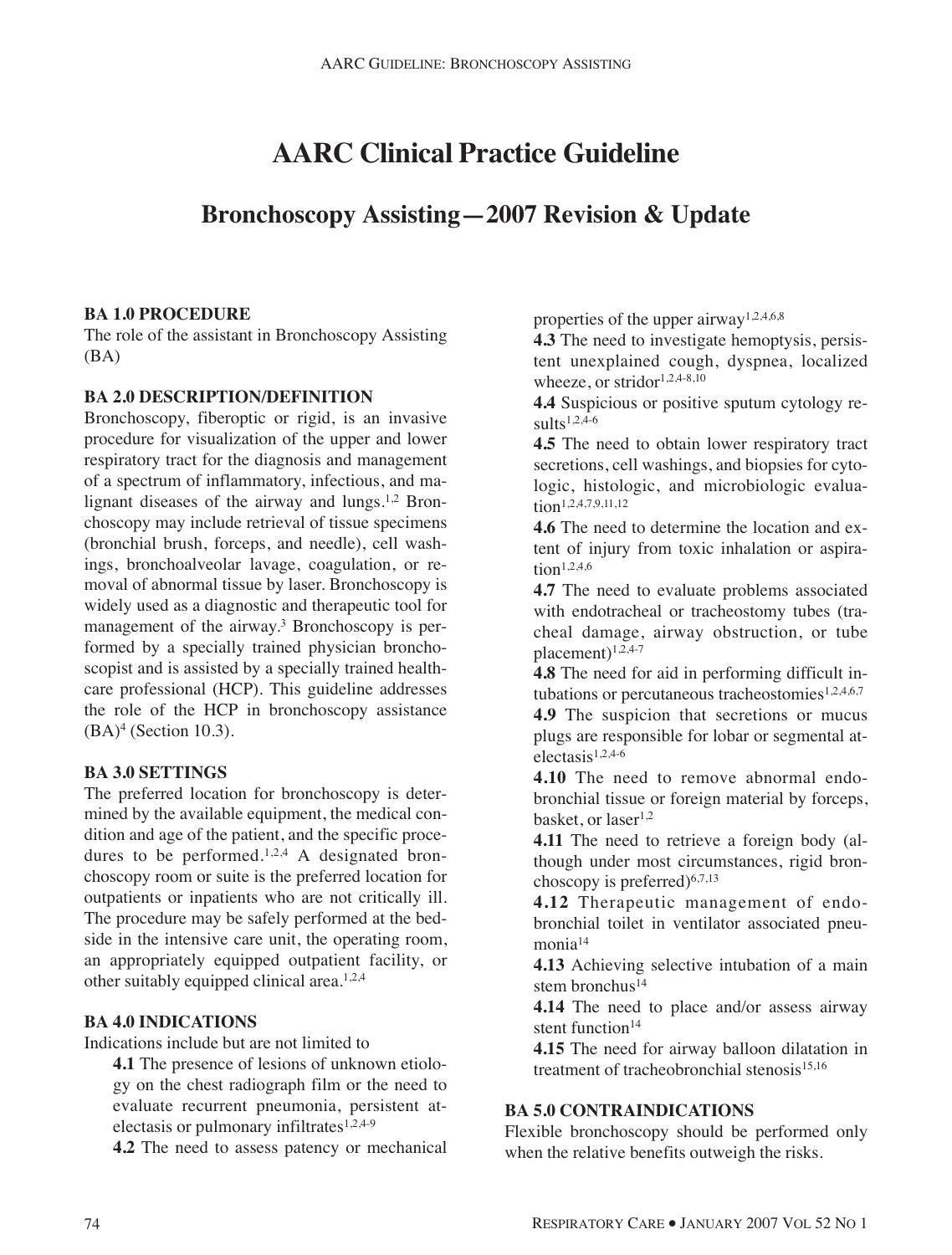**5.1** Absolute contraindications include

**5.1.1** Absence of consent from the patient or his/her representative unless a medical emergency exists and patient is not competent to give permission $1,2$ 

**5.1.2** Absence of an experienced bronchoscopist to perform or closely and directly supervise the procedure<sup>1,2,4</sup>

**5.1.3** Lack of adequate facilities and personnel to care for such emergencies such as cardiopulmonary arrest, pneumothorax, or bleeding1,2,4

**5.1.4** Inability to adequately oxygenate the patient during the procedure<sup>1,2</sup>

**5.2** The danger of a serious complication from bronchoscopy is especially high in patients with the disorders listed, and these conditions are usually considered absolute contraindications unless the risk-benefit assessment warrants the procedure<sup> $1,2,4$ </sup>

> **5.2.1** Coagulopathy or bleeding diathesis that cannot be corrected<sup>1,2,4</sup>

**5.2.2** Severe refractory hypoxemia<sup>1,2,4</sup>

**5.2.3** Unstable hemodynamic status including dysrhythmias $1,2,4$ 

**5.3** Relative contraindications (or conditions involving increased risk), according to the American Thoracic Society Guidelines for Fiberoptic Bronchoscopy in adults,  $1,2$  include

**5.3.1** Lack of patient cooperation

**5.3.2** Recent (within 6 weeks) myocardial infarction or unstable angina<sup>17</sup>

**5.3.3** Partial tracheal obstruction

**5.3.4** Moderate-to-severe hypoxemia or any degree of hypercarbia

**5.3.5** Uremia and pulmonary hypertension (possible serious hemorrhage after biopsy)

**5.3.6** Lung abscess (danger of flooding the airway with purulent material)

**5.3.7** Obstruction of the superior vena cava (possibility of bleeding and laryngeal edema)

**5.3.8** Debility and malnutrition

**5.3.9** Disorders requiring laser therapy, biopsy of lesions obstructing large airways, or multiple transbronchial lung biopsies

**5.3.10** Known or suspected pregnancy (safety concern of possible radiation exposure)

**5.4** The safety of bronchoscopic procedures in asthmatic patients is a concern, but the presence of asthma does not preclude the use of these procedures<sup>11,18</sup>

**5.5** Recent head injury patients susceptible to increased intracranial pressures<sup>19</sup>

**5.6** Inability to sedate (including time constraints of oral ingestion of solids or liquids $17$ 

#### **BA 6.0 HAZARDS/COMPLICATIONS**

**6.1** Adverse effects of medication used before and during the bronchoscopic procedure4,7,20,21 **6.2** Hypoxemia4,22 **6.3** Hypercarbia **6.4** Bronchospasm23 **6.5** Hypotension<sup>24</sup> **6.6** Laryngospasm, bradycardia, or other vagally mediated phenomena4,7,20 **6.7** Mechanical complications such as epistaxis, pneumothorax, and hemoptysis7,20,23,25 **6.8** Increased airway resistance<sup>4,26</sup> **6.9** Death<sup>27</sup> **6.10** Infection hazard for health-care workers or other patients28-31 (see also Section 13) **6.11** Cross-contamination of specimens or bronchoscopes<sup>28-31</sup> **6.12** Nausea, vomiting23

**6.13** Fever and chills<sup>23</sup>

**6.14** Cardiac dysrhythmias<sup>32</sup>

#### **BA 7.0 LIMITATIONS/VALIDATION OF RE-SULTS**

**7.1** Bronchoscopy should not be performed in patients who have a contraindication listed in Section 5.0 of this Guideline, unless the potential benefit outweighs the risk, as determined by the physician bronchoscopist.

**7.2** Poor or inadequate training of the bronchoscopy assistant or bronchoscopist

> **7.2.1** The techniques of premedication for bronchoscopic examination

> **7.2.2** Function and preparation of bronchoscope and related equipment

> **7.2.3** Physical and physiologic monitoring during the procedure

> **7.2.4** Specimen retrieval (biopsies and washings), preparation of specimens, and site documentation

**7.2.5** Post-procedure care of the patient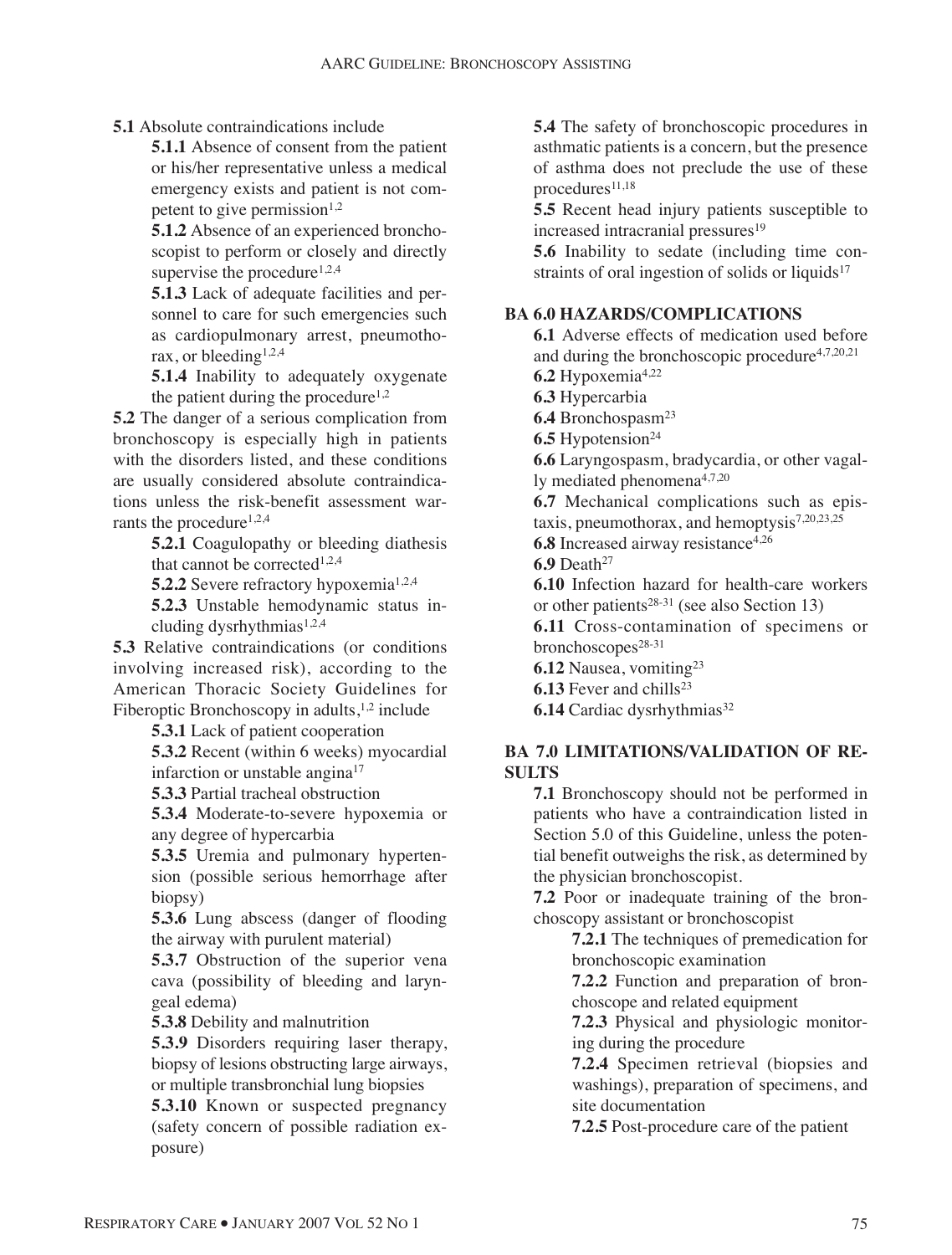#### **BA 8.0 ASSESSMENT OF NEED:**

Need is determined by bronchoscopist assessment of the patient and treatment plan in addition to the presence of clinical indicators as described in Section 4.0, and by the absence of contraindications as described in Section 5.0.1,2,4

#### **BA 9.0 ASSESSMENT OF OUTCOME:**

Patient outcome is determined by clinical, physiologic, and pathologic assessment. Procedural outcome is determined by the accomplishment of the procedural goals as indicated in Section 4.0, and by quality assessment indicators listed in Section 11.0.

#### **BA 10.0 RESOURCES**

#### **10.1** Equipment

**10.1.1** Bronchoscopic devices

**10.1.1.1** The appropriate bronchoscope size is determined by the bronchoscopist, based on the patient age<sup>7</sup>; this includes selecting appropriate suction and biopsy valves

**10.1.1.2** Bronchoscopic light source, and any related video or photographic equipment, if applicable

**10.1.1.3** Cytology brushes, flexible forceps, transbronchial aspiration needles, retrieval baskets (Compatibility of the external diameter of all scope accessories with the internal diameter of the bronchoscope should be verified before the procedure.)

**10.1.1.4** Specimen-collection devices, fixatives, and as determined by institutional policies

**10.1.1.5** Syringes for medication delivery, normal saline lavage, and needle aspiration

**10.1.1.6** Bite block

**10.1.1.7** Laryngoscope

**10.1.1.8** Endotracheal tubes in various sizes

**10.1.1.9** Thoracostomy set/tray

**10.1.1.10** Venous access equipment (I.V. supplies)

**10.1.1.11** Laryngeal mask airway33

**10.1.1.12** Adaptor with ability to connect mechanical ventilator and bronchoscope simultaneously

**10.1.1.13** Sterile gauze for intermit-

tently clearing tip of bronchoscope during procedure

**10.1.1.14** Appropriate procedure documentation paperwork, including laboratory requisitions

**10.1.1.15** Water-soluble lubricant or lubricating jelly

**10.1.2** Monitoring devices

**10.1.2.1** Pulse oximeter

**10.1.2.2** Electrocardiographic monitoring equipment

**10.1.2.3** Sphygmomanometer

**10.1.2.4** Whole-body radiation badge for personnel if fluoroscopy is used **10.1.2.5** Capnograph

**10.1.3** Procedure room equipment

**10.1.3.1** Oxygen and related delivery equipment

**10.1.3.2** Resuscitation equipment

**10.1.3.3** Medical vacuum systems (wall or portable) and related suction supplies for scope or mouth

**10.1.3.4** Infection control devices as listed in Section 13.0

**10.1.3.5** Fluoroscopy equipment including personal protection devices if warranted

**10.1.3.6** Laser equipment if applicable **10.1.3.7** Adequate ventilation and other measures to prevent transmission of tuberculosis<sup>34</sup>

**10.1.4** Decontamination area equipment **10.1.4.1** Protease enzymatic agent (eg, Protozyme) for cleaning and removal of blood and protein before disinfection or sterilization, or other detergent capable of removing these substances<sup>35</sup> **10.1.4.2** High-level disinfection or sterilization agent: 2% alkaline glutaraldehyde (eg, Cidex, Metracide, Sonacide, Glutarex), ethylene oxide,<sup>30,36</sup> or peracetic acid<sup>37</sup>

**10.1.4.3** Sterile water is preferred, if feasible, for rinsing bronchoscopes. Following this rinsing with isopropyl alcohol<sup>38</sup>

**10.2** Medications: Institutional policies and personal preferences of the bronchoscopist vary greatly regarding the type and method of premeditation for bronchoscopic examination. Ad-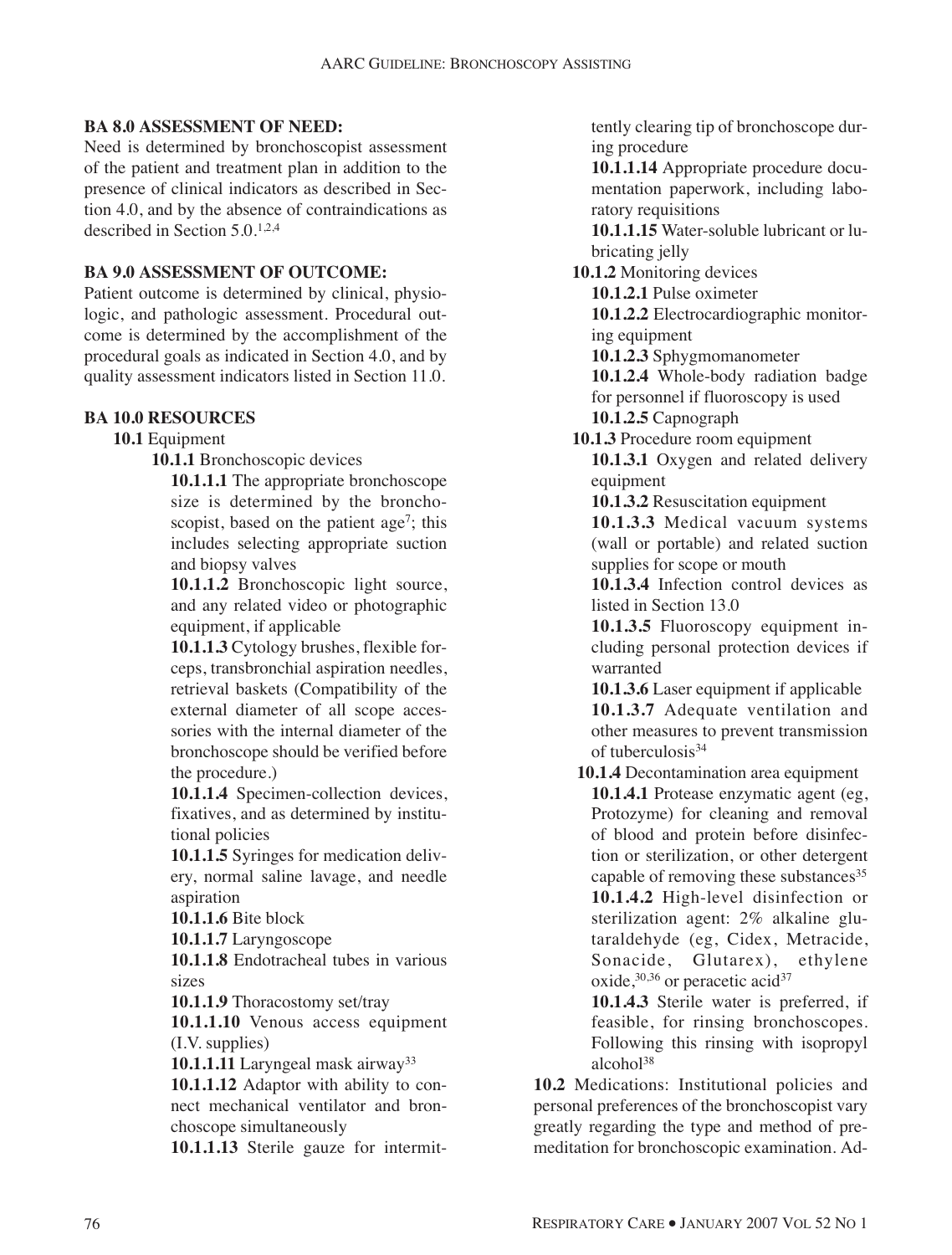ministration of these medications by intravenous or intramuscular routes is limited to nurses, physicians, or other trained personnel. (The training and certification of "other personnel" is institution specific, should be consistent with institutional policies, and may include the respiratory therapist.) Aerosolized or atomized drugs, or drugs instilled through the bronchoscope, may be delivered by the respiratory therapist or other trained assistants.

> **10.2.1** Topical anesthetic (lidocaine 1%, 2%, 4%, benzocaine 14%)5,7,39,40

**10.2.2** Anticholinergic agent to reduce secretions and minimize vaso-vagal reflexes (atropine, glycopyrrolate)5,39

**10.2.3** Sedative agent 30-45 min prior to the procedure (eg, codeine, midazolam, morphine, hydroxyzine)<sup>5,39</sup>

**10.2.4** Intravenous sedative immediately prior to and/or during the procedure (midazolam, propofol, diazepam, fentanyl)<sup>5,6,39,41,42</sup>

**10.2.5** Benzodiazepine antagonist (flumazenil),4 narcotic antagonist (Nar- $\text{can}\,$ <sup>41</sup>

**10.2.6** Sterile nonbacteriostatic 0.9% NaCl solution for bronchial washings or  $l$ avage $22$ 

**10.2.7** Vasoconstrictor for bleeding control (dilute epinephrine, usually 1:10,000)43,44

**10.2.8** Inhaled ß agonist (albuterol, metaproterenol, levalbuterol)40

**10.2.9** Water-soluble lubricant, or combined lubricant/anesthetic (viscous lidocaine)7,36,39

**10.2.10** Nasal decongestants (pseu- $\text{doephedrine}$ <sup>2</sup>

**10.2.11** Mucolytics or mucokininetics (10% or 20% acetylcysteine, 7.5% sodium bicarbonate, rhDNAse)<sup>45</sup>

**10.2.12** Emergency and resuscitation drugs as deemed appropriate by institutional policies

**10.3** Personnel: The precise role of the bronchoscopy assistant varies among institutions; $4,5,7,46$  however, the prime responsibilities include preparation and monitoring of the patient, assisting with the procedure, handling specimens, post-procedure care of the patient, maintenance of the bronchoscopy equipment, and recordkeeping.

> **10.3.1** Bronchoscopy assisting should occur only under the direction of a physician who has been trained in bronchoscopy according to the Guidelines endorsed by the American Thoracic Soci- $\text{etv}^{1,2,4}$

> **10.3.2** Bronchoscopy assisting should be limited to personnel who possess the skills necessary to determine adverse reactions and to undertake the appropriate remedial action

**10.3.3** The bronchoscopy assistant must be trained in the setup, handling, cleaning, and care of bronchoscopy equipment and related supplies; specimen retrieval and preparation for commonly ordered laboratory studies on bronchoscopy specimens; biopsy labeling; delivery of aerosolized drugs; and mechanical ventilation. The assistant must also be trained in monitoring and evaluating the patient's clinical condition as reflected by pulse oximetry, capnography, electrocardiogram, and stability of or changes in mechanical ventilation parameters, and be capable of relating changes in clinical condition to disease state, procedure, or drugs administered for the procedure. Assistants should be versed in CDC ventilation requirements for control of tuberculosis transmission. Bronchoscopy assistants should hold one of the following credentials: Certified Respiratory Therapist (CRT), Registered Respiratory Therapist (RRT), Certified Pulmonary Function Technologist (CPFT), Registered Pulmonary Function Technologist (RPFT), Registered Nurse (RN), Licensed Practical Nurse (LPN), physician (MD or DO), or Certified Surgical Technologist (CST).

#### **BA 11.0 MONITORING**

Patient monitoring should be done before, at regular intervals during, and after bronchoscopy until the patient meets appropriate discharge criteria. For no or minimal sedation, less monitoring is necessary. For moderate and deep sedation, more monitoring should be done. $47$  The following should be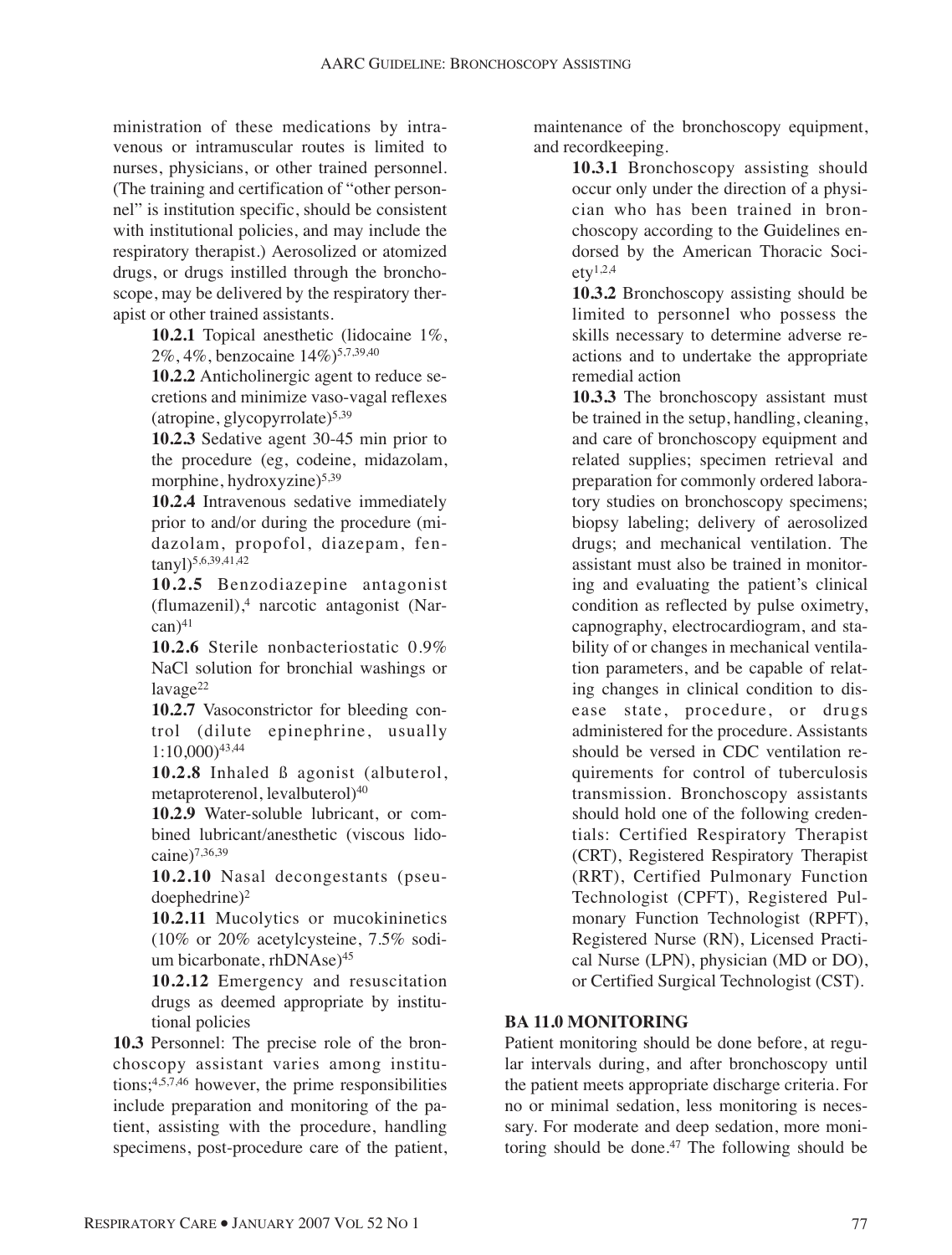monitored before, during, and/or after bronchoscopy, continuously, until the patient returns to his pre-sedation level of consciousness.

**11.1** Patient

11.1.1 Level of consciousness<sup>46</sup>

**11.1.2** Medications administered, dosage, route, and time of delivery<sup>46</sup>

**11.1.3** Subjective response to procedure (eg, pain, discomfort, dyspnea)46

**11.1.4** Blood pressure, breath sounds, heart rate, rhythm, and changes in cardiac status

**11.1.5**  $S_{pO_2}$ ,  $F_{IO_2}$  and  $ETCO_2$ <sup>17,46,48</sup>

**11.1.6** Tidal volume, peak inspiratory pressure, adequacy of inspiratory flow, and other ventilation parameters if subject is being mechanically ventilated

**11.1.7** Lavage volumes (delivered and retrieved)

**11.1.8** Monitor and document site of biopsies and washings. Record which lab tests were requested on each sample

**11.1.9** Periodic post-procedure follow-up monitoring of patient condition is advisable for 24-48 hours for inpatients. Outpatients should be instructed to contact the bronchoscopist regarding fever, chest pain or discomfort, dyspnea, wheezing, hemoptysis, or any new findings presenting after the procedure has been completed. Oral instructions should be reinforced by written instructions that include names and phone numbers of persons to be contacted in emergency.

**11.1.10** Chest radiograph one hour after transbronchial biopsy to exclude pneumothora $x^{43}$ 

**11.2** Technical Devices

**11.2.1** Bronchoscope integrity (fiberoptic or channel damage, passage of leak test)<sup>36</sup> **11.2.2** Strict adherence to the manufacturer's and institutional recommended procedures for cleaning, disinfection, and sterilization of the devices, and the integrity of disinfection or sterilization packag $ing<sup>35,36</sup>$ 

**11.2.3** Smooth, unhampered operation of biopsy devices (forceps, needles, brushes) **11.3** Recordkeeping

**11.3.1** Quality assessment indicators as

determined appropriate by the institution's quality assessment committee

**11.3.2** Documentation of monitors indicated in Sections 11.1 and 11.2.

**11.3.3** Identification of bronchoscope used for each patient

**11.3.4** Annual assessment of the institutional or departmental bronchoscopy procedure, including an evaluation of quality assurance issues

**11.3.4.1** Adequacy of bronchoscopic specimens (size or volume for accurate analysis, sample integrity)

**11.3.4.2** Review of infection control procedures and compliance with the current guidelines for semicritical patient-care objects<sup>34,35</sup>

**11.3.4.3** Synopsis of complications

**11.3.4.4** Control washings to assure that infection control and disinfection/ sterilization procedures are adequate, and that cross-contamination of specimens does not occur

**11.3.4.5** Annual review of the bronchoscopy service and all of the above listed records with the physician bronchoscopists

### **BA 12.0 FREQUENCY**

The frequency with which bronchoscopy is repeated on a given patient should be determined by the physician bronchoscopist based on indications.

#### **BA 13.0 INFECTION CONTROL**

**13.1** Standard Precautions<sup>49</sup>

**13.2** CDC Guideline for Handwashing and Hospital Environmental Control-Section 2: Cleaning, disinfecting, and sterilizing patient care equipment<sup>38,50,51</sup>

**13.3** CDC Guideline for preventing tuberculosis transmission<sup>34</sup>

**13.4** Hepatitis B vaccination for personnel

**13.5** Establishment of and conformance to written protocol for infection control

*Revised by Shelly Clifton RRT CPFT, University of Michigan Hospitals, Ann Arbor, Michigan, and approved by the 2006 CPG Steering Committee*

Original publication: Respir Care 1993;38(11):1173-1178.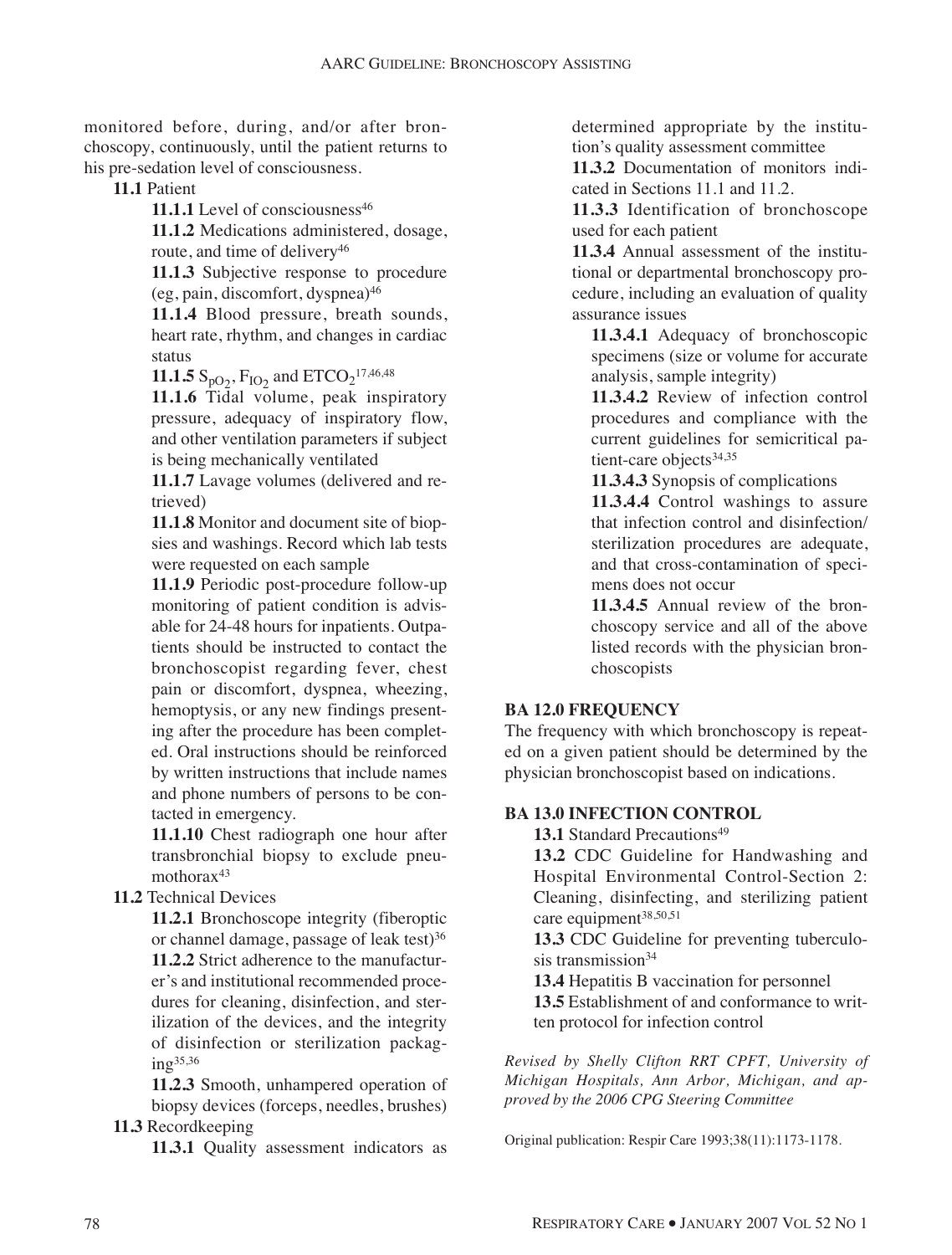#### **REFERENCES**

- 1. Bolliger CT, Mathur PN, Beamis JF, Becker HD, Cavaliere S, Colt H, et al. ERS/ATS statement on interventional pulmonology. European Respiratory Society/American Thoracic Society. Eur Respir J 2002;19(2):356-373.
- 2. Ernst A, Silvestri GA, Johnstone D; American College of Chest Physicians. Interventional pulmonary procedures: Guidelines from the American College of Chest Physicians. Chest 2003;123(2):1693-1717.
- 3. Schellhase DE. Pediatric flexible airway endoscopy. Curr Opin Pediatr 2002;14(3):327-333.
- 4. Green CG, Eisenberg J, Leong A, Nathanson I, Schnapf BM, Wood RE. Flexible endoscopy of the pediatric airway. Am Rev Respir Dis 1992;145(1):233-235.
- 5. Prakash UBS, Offord KP, Stubbs SE. Bronchoscopy in North America: the ACCP survey. Chest 1991;100(6):1668-1675.
- 6. Landa JF. Indications for bronchoscopy. Chest 1978;73(5 Suppl):686-690.
- 7. Green CG. Assessment of the pediatric airway by flexible bronchoscopy. Respir Care 1991;36(6):555-568.
- 8. Zawadzka-Glos L, Chmielik M, Gabryszewska A, Zajac B. Analysis of indications for bronchoscopy in the department of paediatric otolaryngology in Warsaw, from 1998-2003. New Med 2003;6(2):4-11.
- 9. Jain P, Sandur S, Meli Y, Arrolig AC, Stoller JK, Mehta AC. Role of flexible bronchoscopy in imunocompromised patients with lung infiltrates. Chest 2004;125(2):712-722.
- 10. Selecky PA. Evaluation of hemoptysis through the bronchoscope. Chest 1978;73(5 Suppl):741-745.
- 11. Holgate ST, Wilson JR, Howarth PH. New insights into airway inflammation by endobronchial biopsy. Am Rev Respir Dis 1992;145(2 Pt 2):S2-S6.
- 12. Summary and recommendations of a workshop on the investigative use of fiberoptic bronchoscopy and bronchoalveolar lavage in asthmatic patients. Chest 1985;88(1):136-138.
- 13. Cunanan OS. The flexible fiberoptic bronchoscope in foreign body removal: experience in 300 cases. Chest 1978;73(5 Suppl):725-726.
- 14. Bush A. Bronchoscopy in paediatric intensive care. Paediatr Respir Rev 2003;4(1):67-73.
- 15. Hautmann H, Gamarra F, Pfeifer KJ, Huber RM. Fiberoptic bronchoscopic balloon dilatation in malignant tracheobronchial disease: indications and results. Chest 2001;120(1):43-49.
- 16. Mayse ML, Greenheck J, Friedman M, Kovitz KL. Successful bronchoscopic balloon dilatation of nonmalignant tracheobronchial obstruction without fluoroscopy. Chest 2004;126(2):634-637.
- 17. British Thoracic Society Bronchoscopy Guidelines Committee, a Subcommittee of Standards of Care Committee of British Thoracic Society. British Thoracic Society guidelines on diagnostic flexible bronchoscopy. Thorax 2001;56 Suppl 1:i1-i21.
- 18. Smith DL, Deshazo RD. Bronchoalveolar lavage in asthma: an update and perspective. Am Rev Respir Dis

1993;148(2):523-532.

- 19. Kerwin AJ, Croce MA, Timmons SD, Maxwell RA, Malhotra AK, Fabian TC. Effects of fiberoptic bronchoscopy on intracranial pressure in patients with brain injury: a prospective clinical study. J Trauma 2000;48(5):878-882; discussion 882-883.
- 20. Wood RE. Spelunking in the pediatric airways: explorations with the flexible fiberoptic bronchoscope. Pediatr Clin North Am 1984;31(4):785-799.
- 21. McAlpine LG, Thomson NC. Lidocaine-induced bronchoconstriction in asthmatic patients: relation to histamine airway responsiveness and effect of preservative. Chest 1989;96(5):1012-1015.
- 22. Schnapf BM. Oxygen desaturation during fiberoptic bronchoscopy in pediatric patients. Chest 1991;99(3):591-594.
- 23. Colt HG, Matsuo T. Hospital charges attributable to bronchoscopy-related complications in outpatients. Respiration 2001;68(1):67-72.
- 24. Hertz MI, Woodward ME, Gross CR, Swart M, Marcy TW, Bitterman PB. Safety of bronchoalveolar lavage in the critically ill, mechanically ventilated patient. Crit Care Med 1991;19(12):1526-1532.
- 25. Herf SM, Suratt PM. Complications of transbronchial lung biopsies. Chest 1978;73(5 Suppl):759-760.
- 26. erry LB. Topical anesthesia for bronchoscopy. Chest 1978;73(5 Suppl):691-693.
- 27. Suratt PM, Smiddy JF, Gruber B. Deaths and complications associated with fiberoptic bronchoscopy. Chest 1976;69(6):747-751.
- 28. Webb SF, Vall-Spinosa A. Outbreak of *Serratia marcescens* associated with the flexible fiberbronchoscope. Chest 1975;68(5):703-708.
- 29. Dawson DJ, Armstrong JG, Blacklock ZM. Mycobacterial cross-contamination of bronchoscopy specimens. Am Rev Respir Dis 1982;126(6):1095-1097.
- 30. Weinstein HJ, Bone RC, Ruth WE. Contamination of a fiberoptic bronchoscope with *Proteus* species. Am Rev Respir Dis 1977;116(3):541-543.
- 31. Hanson PJV, Gor D, Clarke JR, Chadwick MV, Gazzard B, Jeffries DJ, et al. Recovery of the human immunodeficiency virus from fibreoptic bronchoscopes. Thorax 1991;46(6):410-412.
- 32. Vasic N. The role of ECG monitoring during bronchoscopy in lung cancer patients. Support Care Cancer 1995;3(6):402-408.
- 33. Yazbeck-Karam VG, Aouad MT, Baraka AS. Laryngeal mask airway for ventilation during diagnostic and interventional fibreoptic bronchoscopy in children. Paediatr Anaesth 2003;13(8):691-694.
- 34. Centers for Disease Control. Guidelines for preventing the transmission of tuberculosis in health-care settings, with special focus on HIV-related issues. MMWR 1990;39(RR-17):1-29.
- 35. Culver DA, Gordon SM, Mehta AC. Infection control in the bronchoscopy suite. A review of outbreaks and guidelines for prevention. Am J Respir Crit Care 2003; 167:1050.
- 36. Mehta AC, Curtis PS, Scalzitti ML, Meeker DP. The